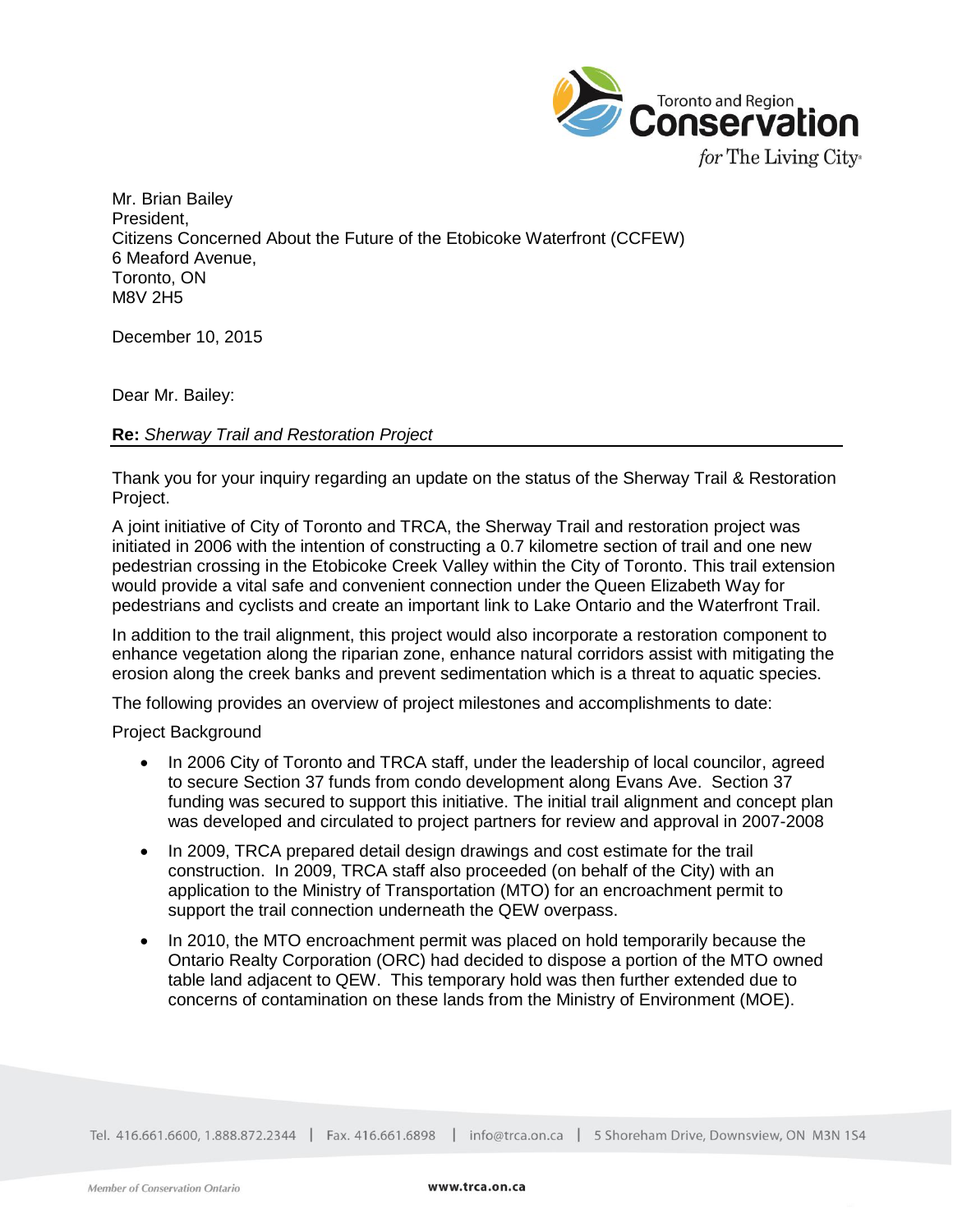- In 2011, MTO agreed to remediate and monitor these lands as requested by MOE.
- In March of 2012, City of Toronto (CoT) Council approved a motion to amend the Council approved 2012 Capital Budget for TRCA to create a new capital project called Sherway Trail Construction and Restoration funded by Section 37 agreements from the 700 Evans Ave. development.
- In 2014, MTO confirmed that the lands had been remediated and that MOE had confirmed that the soil conditions were acceptable to support recreational trail use. MTO informed TRCA that they could proceed with securing the required permits, approvals and agreements required for the project.
- In April of 2015, based on a site visit, TRCA and City team decided
	- to update the 2009 design to address erosion and drainage changes related to the MTO works on the site, tree impact assessment and arborist report as well asphalt surfacing.
	- up dated cost estimates for the implementation of the project.
	- follow up with MTO to move forward with securing the easement agreement required to support the trail alignment and to secure the encroachment permit required for the section of trail underneath the QEW.
- In June of 2015, the survey work, detail design for the trail (not including pedestrian crossing) was completed and internal TRCA approvals was secured. In the summer of 2015, CoT staff was in the process of completing the necessary works required to secure the easement with MTO to support the trail connection.
- The project is ready to be implemented, pending MTO easement, construction design of one bridge crossing, and availability of funds.

## **Budget Status:**

- As of 2015, the estimated cost to implement the Sherway Trail & Restoration Project is \$550,000- \$600,000 (cost estimate includes asphalt surface trail and pedestrian node).
- It is staff's understanding from a meeting with local councillors office In October 2015, that due to delay on this project and other community priority needs, the Section 37 funds had been reallocated for other immediate priorities. Councillor's office will look into future opportunities to secure funds.
- TRCA has included this project as a future unmet need in their 2016 Budget request to the City.
- City of Toronto's Cycling Infrastructure group within the Transportation Services division has confirmed that they have allocated funds (approximately \$200K) in their 2016 budget to support the Sherway Trail Project.
- TRCA has ~\$21,000 in its current capital budget to support implementation of restoration works associated with the project.
- City of Toronto's Parks, Forestry &Recreation has not committed any additional funding for 2016. The only funding commitment in 2016 is from Transportation in the amount of 200K. Therefore the funding shortfall is 350K-400K.